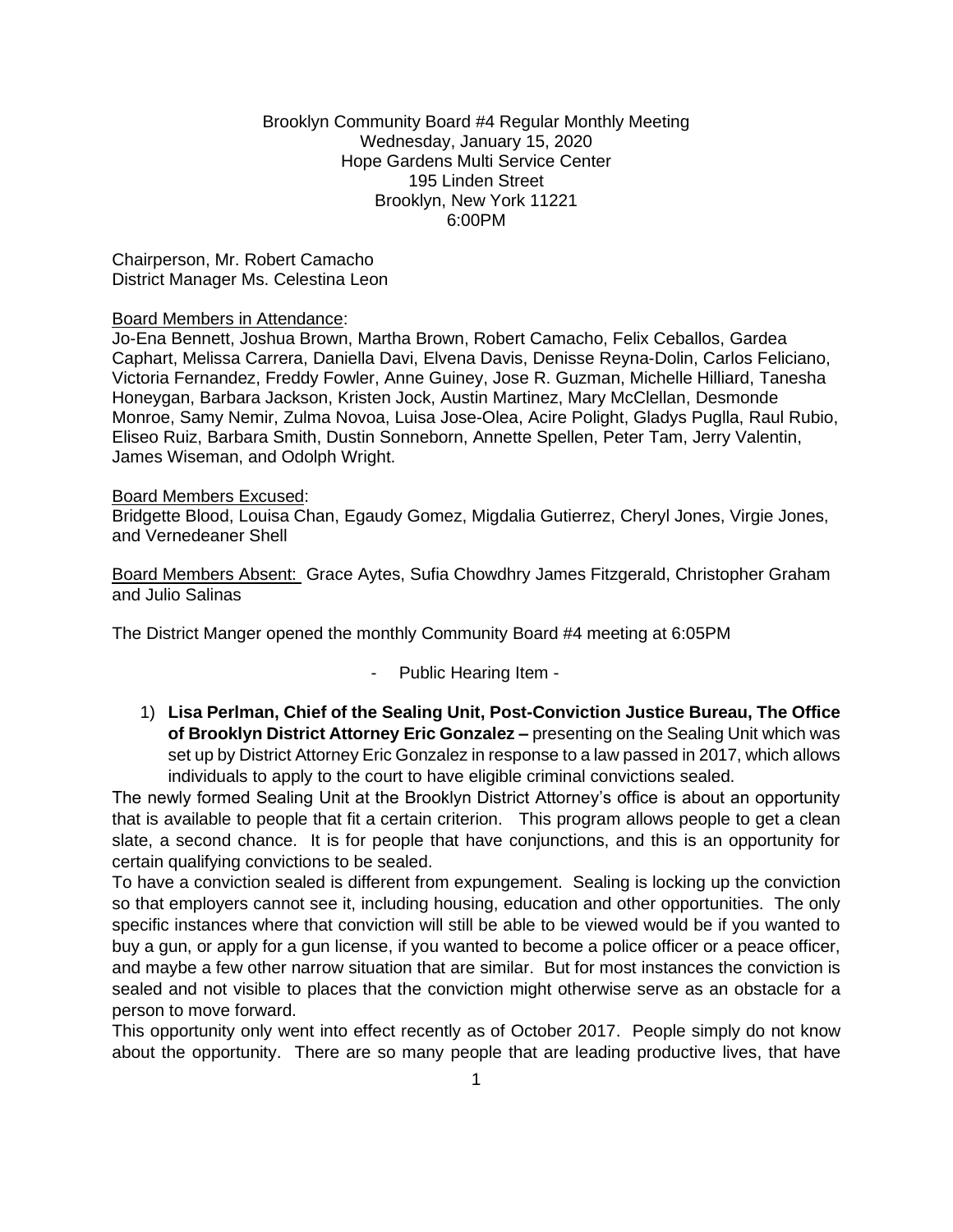moved forward with their education, they are homeowners, they are working and are productive members of society. Maybe they did something stupid when they were in their early 20's or teens, and they can't get away from what happened. This is an opportunity for them to move away from it.

Which crimes are eligible for the program and what are the eligibility requirements:

- a) You can not have more than two convictions (In or out of the state)
- b) You can not have more than one felony conviction (can not be for a very violent offense)
- c) Your conviction has been more than 10 years ago
- d) You are not required to register as a sex offender
- e) You cannot have an open felony case

The process is simple and does not require a lawyer. Most of the cases that meet the requirement are approved by the courts. Cases in which the requirements are not met, as usually always denied by the courts.

It does not matter how old the conviction is if the conviction is more than ten years old.

How do I know if my convictions for a crime is eligible to be sealed? Sex offenses, sexual performance by child offenses, homicide offenses, violent felony offense, class A felonies, attempts to commit ineligible offense and conspiracies to commit ineligible offenses are NOT eligible to be sealed.

For a complete list please go to [www.brooklynda.org/sealing](http://www.brooklynda.org/sealing) 

The application must go to the state in which the conviction took place in.

Ms. Perlman is happy to speak in another group setting if requested.

Ms. Martha Brown: What is the process if a judge ordered someone's case to be sealed and shut? Ms. Perlman: Once the case has been shut, at that point the applicant will receive something back verifying that the case has been sealed.

Mr. Joshua Brown, 1<sup>st</sup> Vice Chairperson: Thanked Ms. Perlman for her presentation. I think this is a wonderful program, for someone who may have made a poor choice, growing up in an overpoliced neighborhood growing up, I would like to know do you currently work with any church organizations because they might be a better tool in getting the word out?

Ms. Perlman: I am very receptive to that, and I did attend last month's 83<sup>rd</sup> clergy council meeting. I handed out materials and my card. I haven't heard from anybody yet, but I am hoping too.

Mr. Robert Camacho, Community Board 4 Chairperson: If you plead guilty to something that was a misdemeanor or a felony you can get it sealed and dismissed?

Ms. Perlman: The conviction is not dismissed, it is the equivalent of being locked, which means it is hidden from an employer, or if you are applying for school, or housing, it cannot be viewed by the public. So, when applying for those things you can check the box, no, I do not have a conviction. It is with very limited circumstances could your conviction be unlocked.

Expunged means that the conviction has been destroyed, but our state doesn't have that in this context.

Martha Brown: Expunged is another word for saying the conviction never occurred.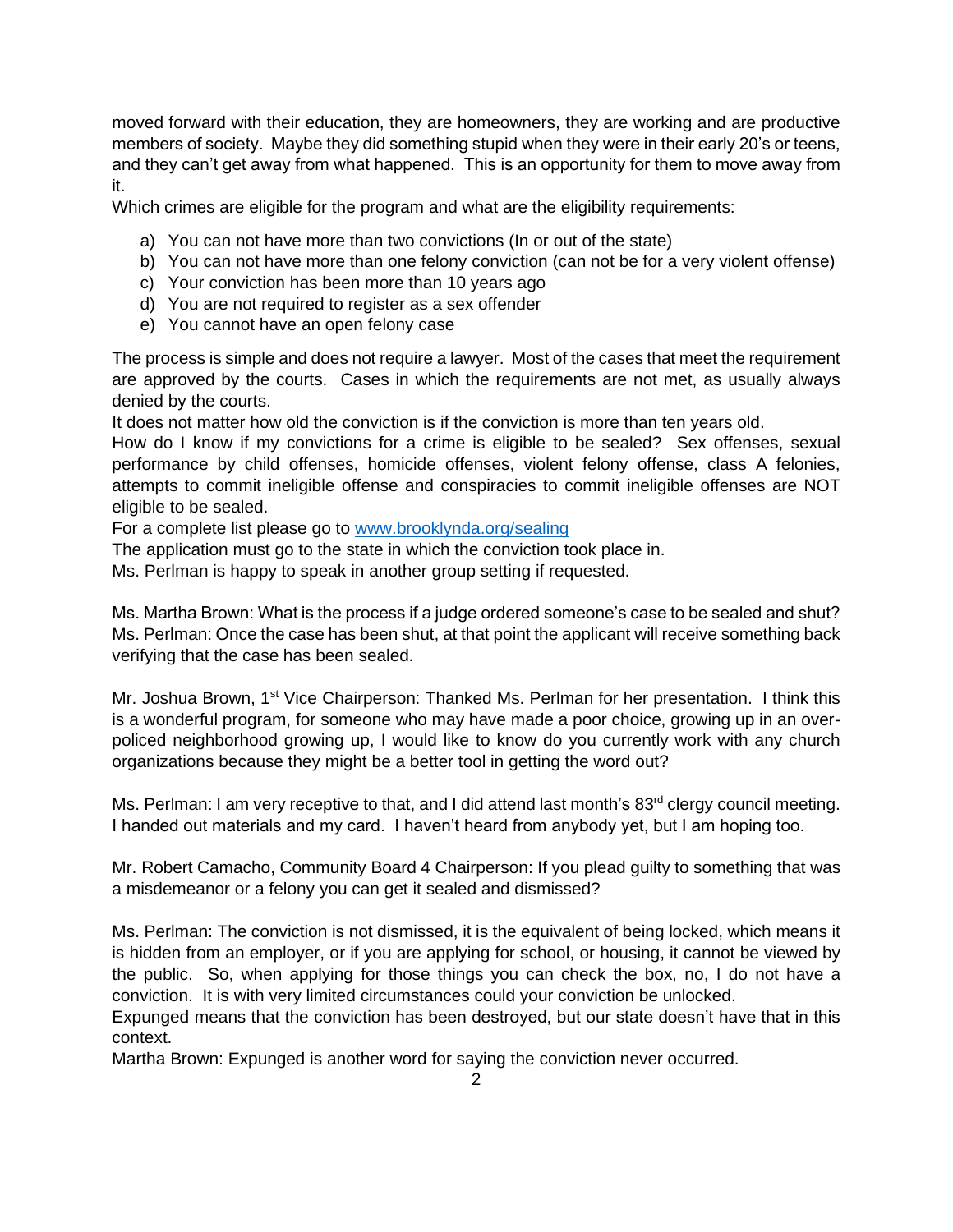Ms. Perlman: Yes

Thank you Ms. Perlman for your presentation.

Ms. Leon, District Manager: There was another presentation on the agenda for this meeting, but we were not able to coordinate it in time for this meeting, given the holidays. This was a housing and land use presentation, the committee had to meet earlier in the month being that it was a time sensitive item. A fresh application for a fruit store on Broadway. The committee will be able to tell you more about it later.

The District Manager, Ms. Celestina Leon closed the public hearing.

The District Manager, Ms. Celestina Leon called the first roll call

**First Roll Call:**  $-28$  members present. Constitute a quorum.

The acceptance of the agenda was motioned by Ms. Elvena Davis and second by Mr. Raul Rubio. All board members present were in favor. Motion moved.

The acceptance of last month's minutes with any changes made in the future was motioned by Ms. Martha Brown and second by Mr. Freddy Fowler. All members present were in favor. Motion moved.

#### **Chairperson's Report:**

Happy New Year! Happy Holidays! Thank you for coming.

Census 2020 is very important. We need to be counted. We need funding for our schools. We want to make sure that our representatives are the people that we want. We need this now, more then ever. We were under counted.

Affordable housing is needed. We want the people from Bushwick to be here and we encourage the new people to get involved. I want Bushwick to get together, and I want to see Bushwick on the map.

I want to thank the board members because we have been having quorums and we are doing great!!

I have an attendance sheet here that we have been keeping and I know, who the naughty persons are who do not come to their meetings. If you want to know who you are, come to me and I will let you know. Now there's a new expiration date and new board members are going to be on, because if the Borough President look at the list and see that you are not attending your meetings than you will not be re-appointed. Please, they are letting me know ahead of time. I do not want anyone to come to me and say that they have been removed from the board and you have been here a long time. If you signed up to be on the board, you must be here and go to work, even though you do not get paid for the job. You come to serve our community and help our community.

Chairperson Camacho attended several meetings since the last full board meeting. Thursday, December 19, 2019: Attended a meeting at I.S. 259 on Cooper Street

Thursday, January 2, 2020: Executive Board Meeting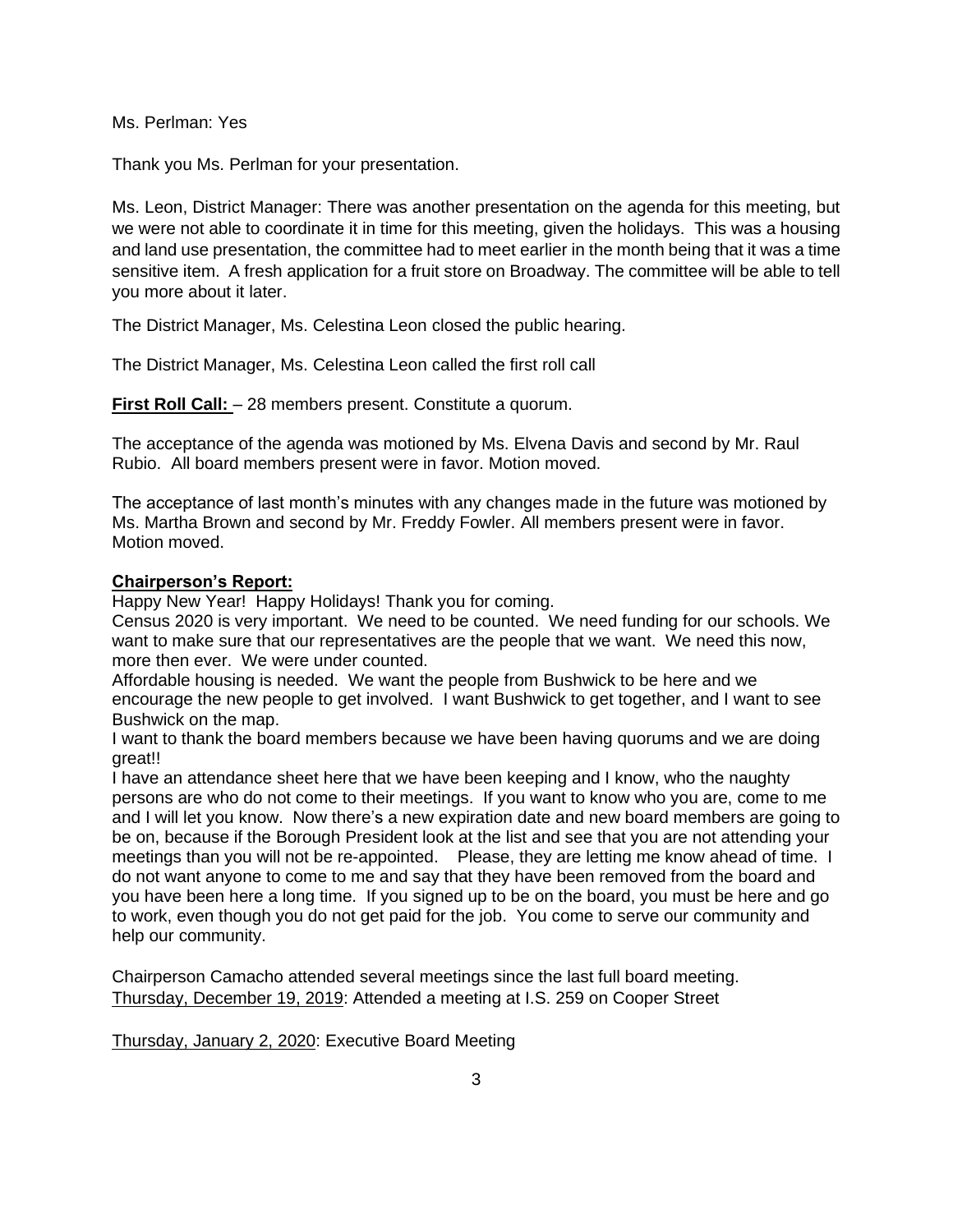Monday, January 6: Permits and Licenses Committee Meeting

Tuesday, January 7: Meeting with Fire & Ice Basketball League Organizer – they were concerned because RAD took over Hope Gardens, they wanted to know if they could put a bench behind the basketball court so that everyone can see. Celeste and I will work on this. Attended Borough Board meeting at Borough Hall. There was a presentation made by REVEL. REVEL said that they have a 99% safety record with the bikes, however I told them that the CB have been getting a lot of complaints.

One example of a complaint that he and Celeste witness themselves was, a man riding on the bike, texting, with his girl on the back and a baby in the middle. We could not believe it. I will let them know that we will bring them back to the community and let them know what we saw.

## Wednesday, January 8: Attended the HLU Committee Meeting

Thursday, January 9: Conference call with RAD. They let us know that the boilers are fixed, the apartments are being taken care of, and the buildings are being cleaned. We had received several complaints about the workers not working.

We have been working together with Assemblywoman Maritza Davila in making sure that Hope Garden continue to be the Bushwick development that we want.

Wednesday, January 15: I am here attending the Monthly Community Board meeting.

A reminder that on Thursday, January 23 at 7:00PM there will be a meeting regarding zoning at 1349 Gates Avenue.

This community did a plan that this community can benefit from … and the mayor said no to the plan, without saying a word to us. This is a slap in the face to the community. We told the elected officials that we want them to work with us. We didn't tell them that we wanted the city to do a plan. We wanted the city to do our plan, the community plan.

There will be a meeting on the January 23<sup>rd</sup> at 7pm and I encourage everyone to attend. The location is to be determined. An email will go out when we know. The steering committee and both elected officials will be there. As we stand developers are coming out of the woodwork. Buildings are being built that we cannot afford to live in, and our people are going to be pushed to the side. We must protect the people that live here and even some of the people that are coming in cannot afford the rent, they are sharing the rent cost. We do not mind; we must work together as one. That is what this board is here for, to make sure that the community gets its fair share.

The Elected Officials and / or their representatives that was present at the meeting.

- 1) Jonathan Pomboza, Representing Brooklyn District Attorney, Eric Gonzalez, 350 Jay Street, Brooklyn, NY 11201. Action Center: 718-250-2340. Pomboza's #: 718-250-2817
- 2) Paula Melendez, Representing Assemblywoman Maritza Davila, 249 Wilson Avenue, Brooklyn, NY 11237, 718-443-1205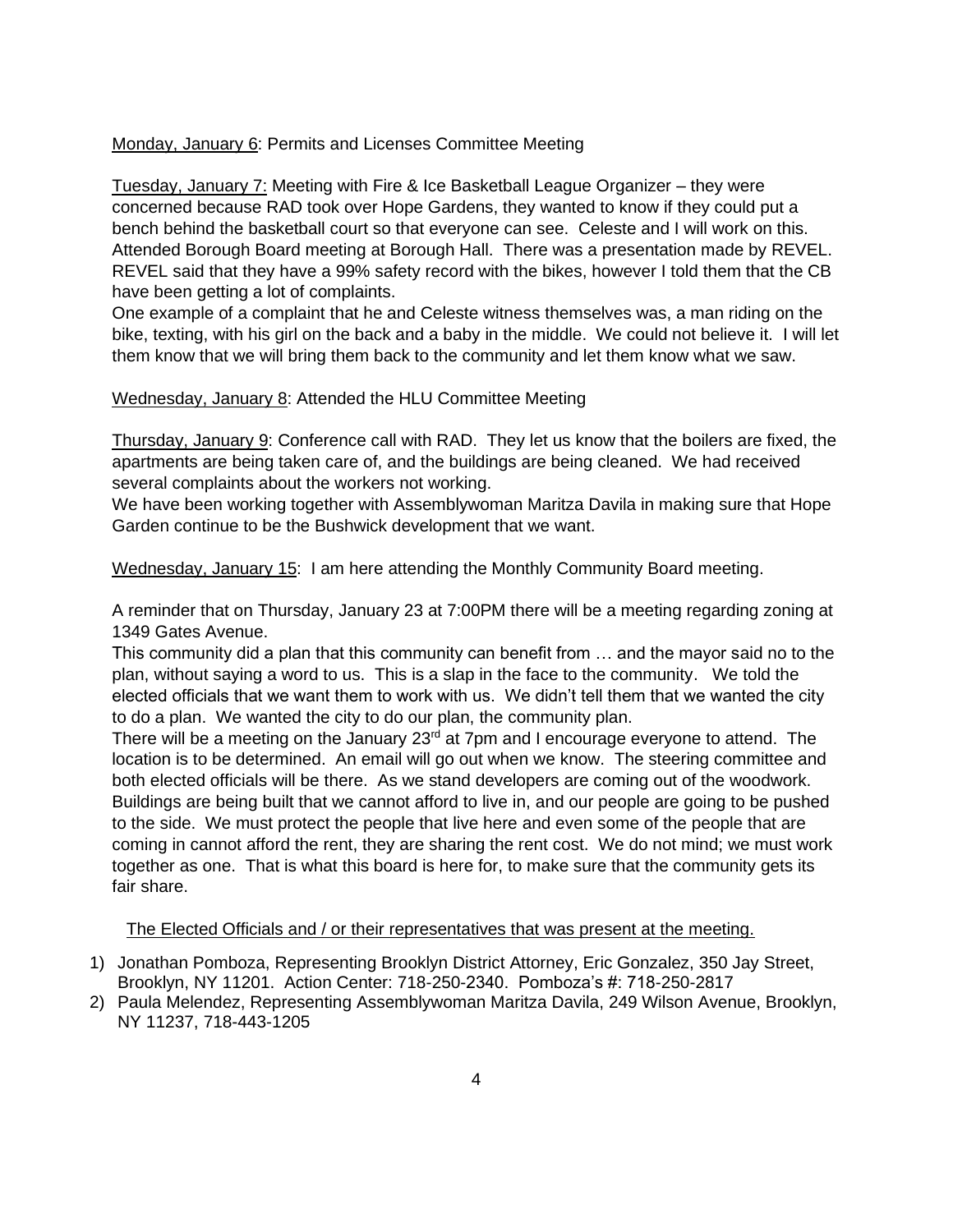- 3) Julio Salazar, Representing Congressmember Nydia Velazquez, 266 Broadway, 2<sup>nd</sup> Fl., Brooklyn, NY 11211, 718-599-3658
- 4) Marcus Harris, Representing Brooklyn Borough President Eric Adams, 209 Joralemon Street, Brooklyn, NY 11201, 718-802-3700
- 5) Karen Cherry Representing 54<sup>th</sup> Assembly District, Assembly Member Erik Martin Dilan, 718-386-4576, 366 Cornelia Street Brooklyn, NY 11237
- 6) Jennifer Gutierrez, Representing Councilmember Antonio Reynoso, 34<sup>th</sup> Council District, 244 Union Avenue, Brooklyn, NY 11211, 718-963-3141

# Federal, State or City Agencies

- 1) Drew Vanderburg, RiseBoro, 217 Wyckoff Avenue, Brooklyn, NY, 11237, 718-366-3800
- 2) Maria Santiago, Community Organizer, North Brooklyn Coalition Against Domestic Violence. 718-302 -4073
- 3) Mary Dabo, AHRC NYC, Windy City Branch, 522 Bushwick Avenue, 718-455-5473
- 4) Philip Cortez, NYC Department of Housing Preservation (HPD) 212-863-8566
- 5) Chris Durosinmi, Wildlife Conservation Society, 917-349-7605
- 6) Magdalena Mangual, Wyckoff Heights Hospital, Special Health Clinic, 718-508-4669
- 7) Deacon Phillip Rodriquez, St. Martin of Tours, 1288 Hancock Street, 718-443-8484

# **83rd Precinct**

Captain Abraham Sanabria, Executive Officer: The 83rd Precinct.

It was an OK year last year, not great but OK. We would like to start a great year this year, but we can only do that with your help.

There have been an untick in burglaries. If someone you do not know rings your bell, do not let them in. What they have been doing is checking everybody door, and whichever door is unlock they have been walking in and stealing whatever they could get their hands on. This has been happening the first 15 days of January. Please don't let people in and please lock your doors. Secondly, there have been a rash of break-ins in vehicles. They see what you have left in there, and they break in and steal what you have left.

Lastly, this deals with traffic, and it's the pedestrians and bicyclists. We had an increase of pedestrians being struck last year. We had a 133 people struck last year in Bushwick. No one died, thank God. A few pointers: When you are crossing the street, even though you may have the right of way please always assume that person does not see you. If the person is going right or left, signaling, just pause, just make sure that they see you so that you are not struck. There have been serious injuries because of this, from our youngest being 8 years old to our elderly.

If you are a bicyclist, please obey the laws. Every rule that applies to cars, apply to bicyclist. Stop at red lights, stop at stop signs, signal when you are turning, etc. If not, if we catch you, we will ticket you.

This is a warning. Please tell your family and friends. Be safe out there. Thank you, very much.

# Questions:

Board Member, Carlos Feliciano: Do you know what happen at Jefferson Avenue and Knickerbocker, a guy broke in the cars every day, five cars someone broke into, I do not know what happen.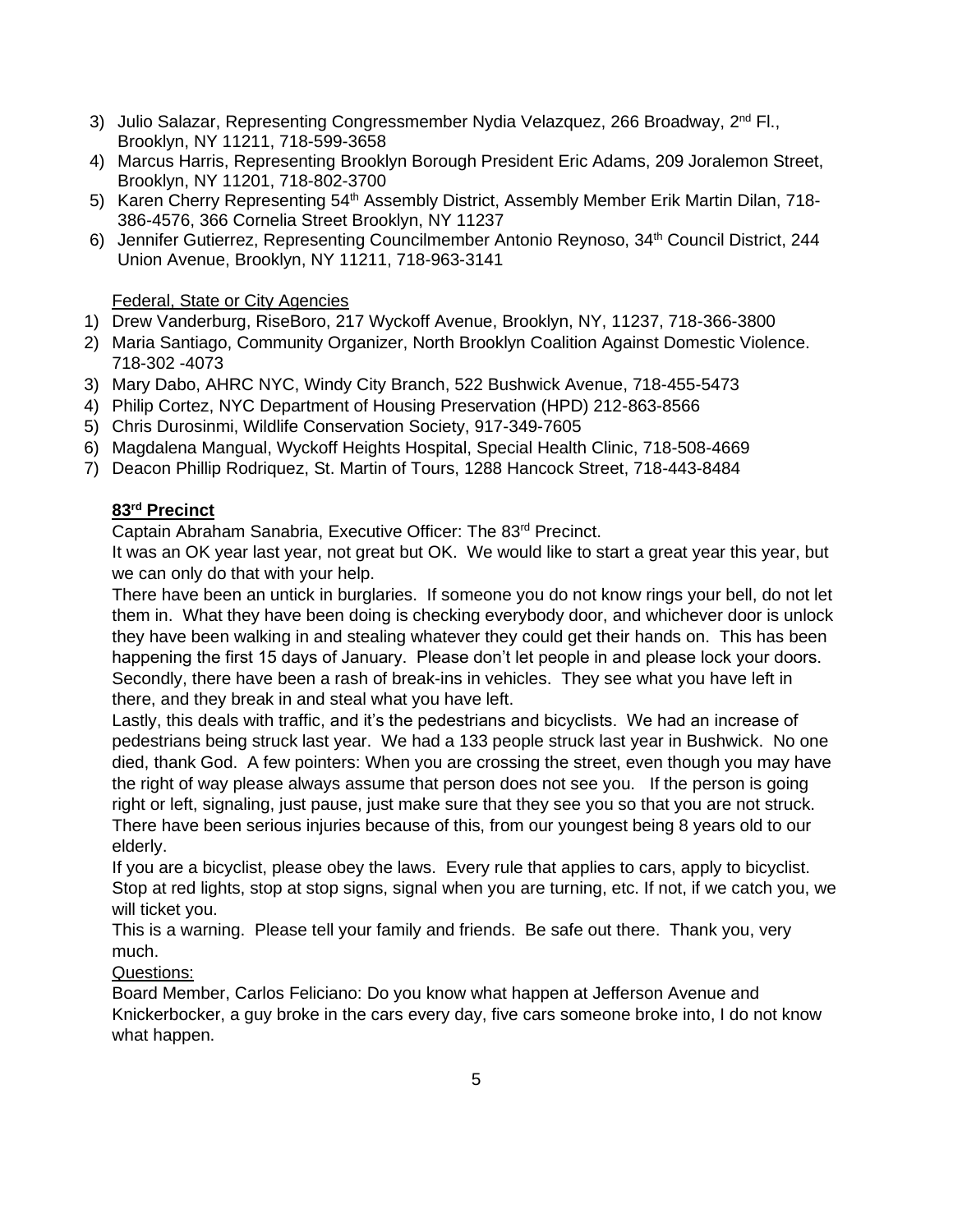Captain Sanabria: We take reports, however if we do not have any witnesses or camera showing who did this, we do not have much to go with.

Also, if you have laptops, computer, etc. right their numbers down somewhere, and give it to us, so if the item is found we can return it to you, but also prosecute the person who had it. Mr. Feliciano: Graffiti in the neighborhood, a guy in the neighborhood every day write gun graffiti... someone need to check it out.

Captain Sanabria: We will take the report … and hopefully we can clean it up as well. Mr. Austen Martinez: When the light changes, if a driver is making a right turn and some is crossing the street, who has the right-of-way?

Captain Sanabria: The pedestrian always has the right-of-way, usually, if they are in the cross walk. If they are in the middle of the street, they do not, whatever happens, might happen. If they are at the crosswalk, that is their zone to cross., just like you have streets, double lines, that is for car. Pedestrians do not assume that the driver sees you, because it is not always the driver, however if the driver makes a right turn and strikes a pedestrian, then it is the driver's fault that they stuck the pedestrian.

Mr. Martinez: What if the pedestrian in crossing the street, texting or watching a video? Captain: I understand what you are saying, but the pedestrian has the right-of-way when they are in the cross walk, crossing the street.

Mr. Martinez: There was a shooting this morning?

Captain: Yes, there was a shooting, early this morning at 5:30am at 155 Eldert Street. Mr. Martinez: There was another one, on Eldert.

Captain Sanabria: Another one? You are talking about the one that happened on Halloween, that happened in October, the homicide happened on Wilson and Eldert and this shooting happened this morning happened on Eldert off Central. The two shootings are not related. We have video of the shooting that happened today, we are investigating it and we should have an arrest soon.

Gladys Puglla: Electric bike on Putnam between Knickerbocker and Irving. I walk my dog every night, and I almost got hit. … three times I almost got hit because they are going the wrong way. Please catch this guy and do something about it.

Captain: We are doing as much enforcement as we can. There are a lot of bicycles and we do not want you to get in trouble.

### **District Manager's Report**:

Good evening and I thank everyone for being here. As someone who is personally affected, my mother lives in Puerto Rico and for the past several weeks, I have been hearing her and how scared she is, so I can only imagine how all our families and neighbors are feeling right now with families that have been without power. This has not received a lot of media attention. Right now, the governor is there so the media is covering it. For all our neighbors, please know that we are ready to respond, and we will be working with our elected official and our local organizations to make sure that our people have what they need whether they are here or on the island.

Martin Luther King, Jr. Day is coming up and it is always a time to reflect on our history on where we come from and the challenges, we faced in the past but also the challenges we face today. Next Monday, some people have off, and I think it is the time we should think about our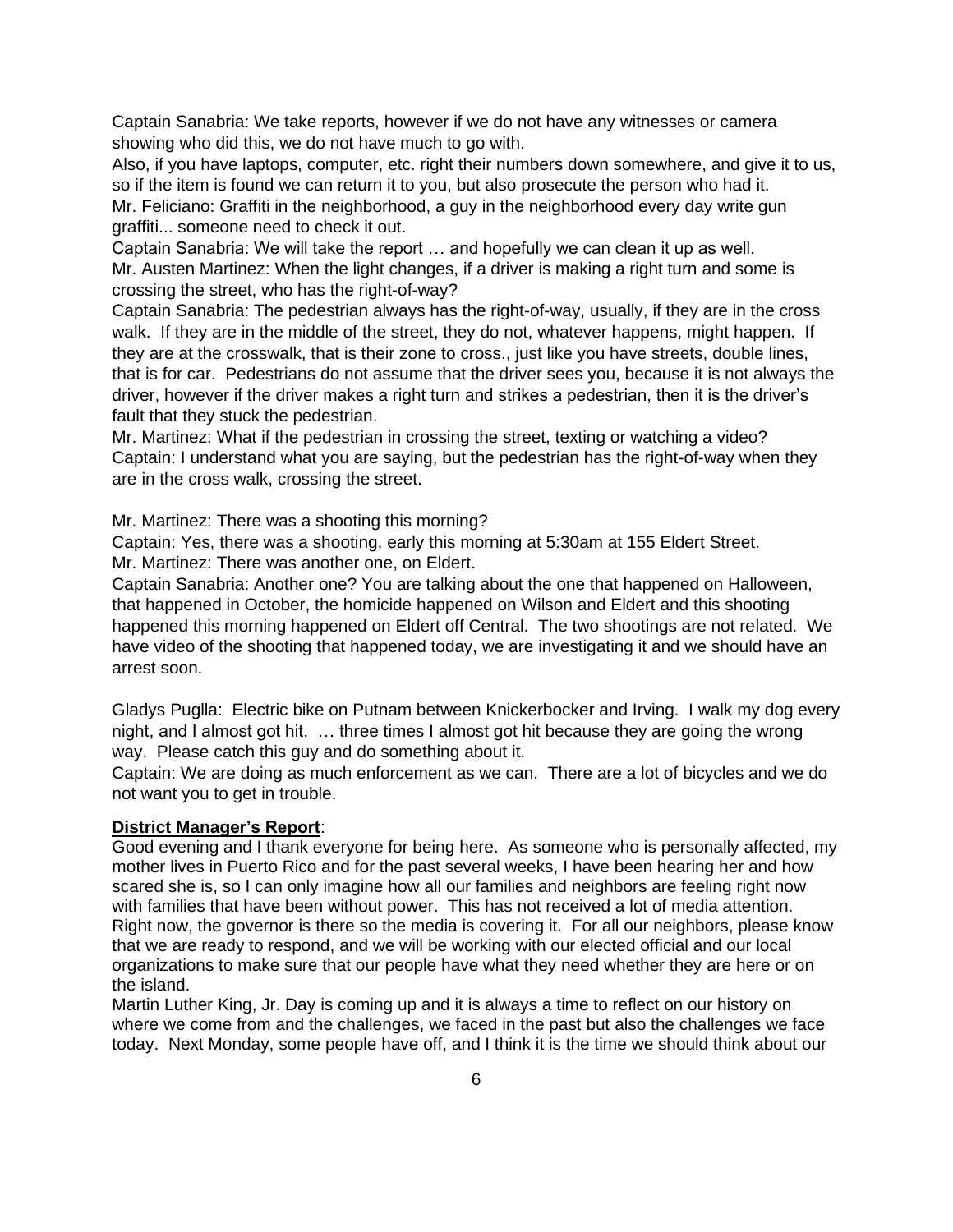future, not only Bushwick but the future of everyone that is here and how we can continue to work together and to support one another despite the challenges, despite the differences in everything that is in our way.

I would like to thank the board members. Over the past months Mr. Camacho and I have mentioned that there was merit increase and an MPO increase, and I would like to say today, that we got news last Friday that my raise was approved. Thank you everyone.

## (Applause)

Mr. Camacho: That is not even a dent in what some of these district managers make, \$100,000, 120,000, and the work she does here in Bushwick.

Ms. Mary McClellan: What can we do?

Mr. Camacho: It is because of what some other board's have done. The board approves things, and some have been legit and some not, and because of what someone did, …every board must pay for it.

Thank the board for helping to support with that. When I saw the list of salaries that other DMs are making, I couldn't believe that we employed her with that lower salary. I didn't even know. As a young woman who wants to grow and establish you know money is a big thing too. She wants to take care of herself and her mom and she is doing a great job.

If you are doing a great job you should be paid for it, because if she was not doing a great job, then she knows I would be telling her.

## District Manager: Thank you everyone.

Ms. Mary McClellan: I would like to say something in front of the entire board. If you don't know who I am, my name is Mary McClellan. (Applause)

I was out and thank God I am back! I got support from everyone here. I told Mr. Camacho and Ms. Smith that I want to come to the meeting tonight on my own power. I did just that! I am glad to be back, because we have a lot of work to do. Because we have a lady on this side that is running the show and we have a man on the other side that is running the show, we must do something about that.

We can change things, but we must speak and be heard. We must let our elected officials know what we want unless they cannot fight for us.

### Meetings Attended by District Manager Ms. Celestina Leon:

Friday, December 20, 2019: Deadline to submit the technology survey from the Office of Brooklyn Borough President Eric Adams.

Tuesday, December 23: Call with Jay Cruz to discuss Spanish translation options for the board's monthly newsletter. Some board members expressed the need for translating more information into Spanish to better inform and engage the community. The Executive Committee should have an opportunity to review those options during their February 2020 meeting.

Thursday, January 2: Executive meeting.

Wednesday, January 8: Housing and Land Use Committee Meeting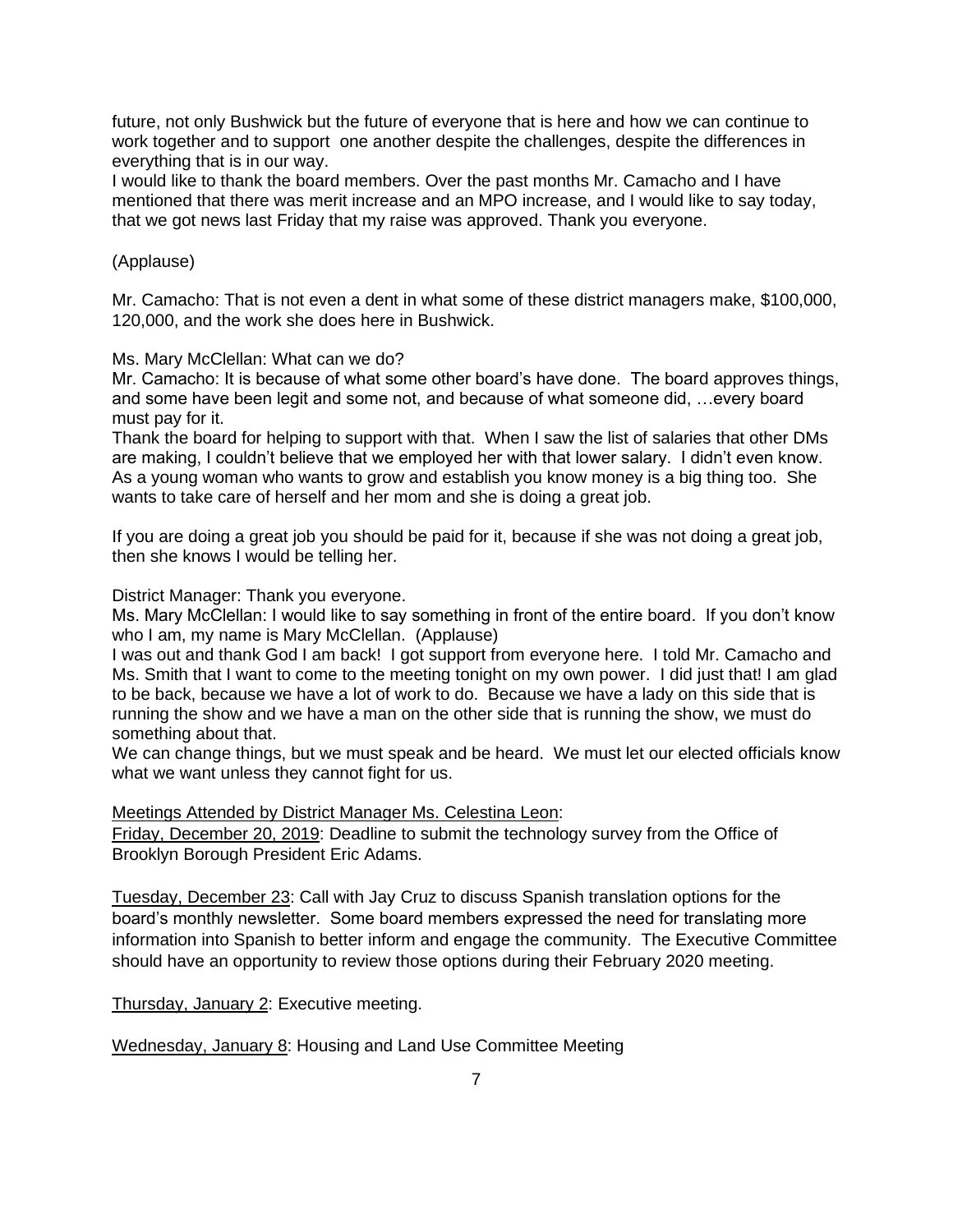Friday, January 10: Meeting with East Brooklyn Congregation (EBC) Organizer, Ana Linden. We spoke about current Bushwick projects, ongoing issues stemming from gentrification, and the board's upcoming Church Resource fair.

Call with Sarit Platin form the Brooklyn Office of the Department of City Planning, regarding a formal response letter that was on the way from the Mayor's office regarding the Bushwick rezoning.

Tuesday, January 14: Borough Service Cabinet Meeting. Attended with fellow District managers.

Included with the District Manger's report were flyers and information, updates, from different organizations.

For a look at the information, contact the CB office at 718-628-8400.

# **Committee Reports:**

Permits and Licenses Committee, (PLC), Committee Chairperson, Melissa Carrera Meeting: Monday, January 6, 2020, 6:00 PM, 1420 Bushwick Avenue, Suite 370, Brooklyn, NY 11207-1422

Committee Members in Attendance: Melissa Carrera – PLC Chairperson; Jerry Valentin, James Wiseman, Egaudy Gomez, Daniella Davi, Gladys Puglla, and Austen Martinez. Others in Attendance: Robert Camacho, Community Board 4 Chairperson; Willie Morales, Community Board 4 Community Associate; David Feiger, Nook; Yong Chen and Hong Chen, Akaru Sushi II; Prasneera Praditpoj, Tong; Paulina Grigonis, Gordo's Cantina Those who did not attend: Farewell LLC, Troutman Ventures LLC, Parhan Rambod & Rachel

Nissanian, La Perla del Ulua Restaurant, and Artichoke Basille's Pizza

Ms. Carrera thanked her PLC committee members for attending the meeting. Every committee member was present for the meeting.

Liquor License Applications for Review

# New Applications

- 1) Farewell LLC 143 Troutman Street between Central & Evergreen Avenues New LWBC License in a Bar/Tavern. Did not attend meeting, nor notified Community Board as to its status.
- 2) Akaru Sushi II Inc. aka Young Chen or Corp to be formed 201 Troutman Street between Wilson & Central Avenues – New LWBC in a Restaurant. Hours: M to Sun, 11:30am to 10:30pm The restaurant will serve Japanese food with recorded music only. The Committee recommends approval noting the above.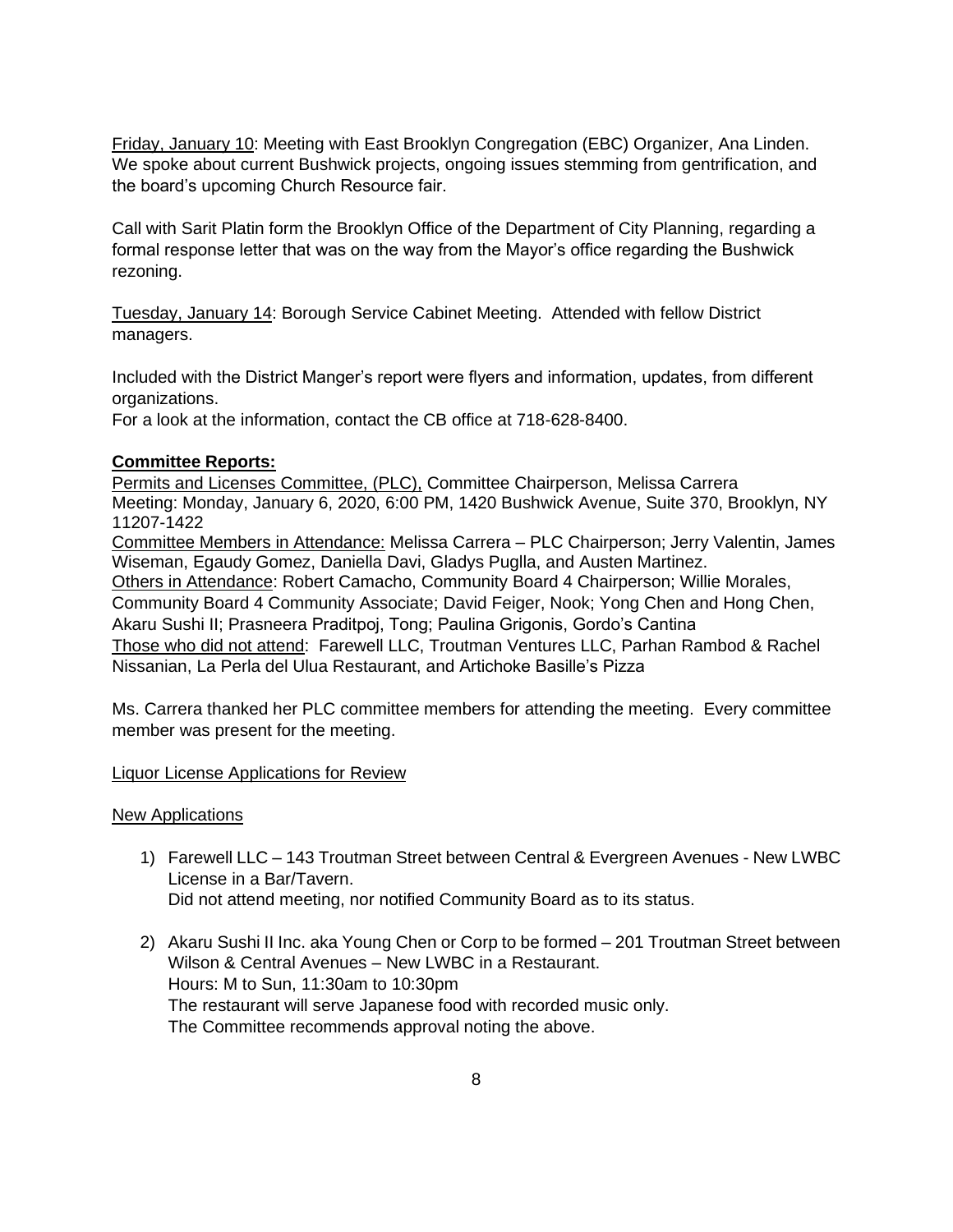- 3) Troutman Ventures LLC 412 Troutman Street between Wyckoff & St. Nicholas Avenues – New LWBC in a Bar with Food. Did not attend meeting, nor notified Community Board as to its status.
- 4) Tong 321 Starr Street between Cypress & St. Nicholas Avenues New LWBC License in a Restaurant. Hours: M to F, 5pm to 10:30pm/Sat and Sun, 12pm to 10:30pm Tong is a restaurant that will specialize in Thai cuisine with recorded music only. **The committee recommends approval noting the above.**
- 5) Gordo's Cantina 140 St. Nicholas Avenue St. Nicholas & Wyckoff Avenues New LWBC in a Restaurant.

Hours: M to W, 10am to 10pm/Th, 10am to 12am/F and Sat, 10am to 2am/Sunday, 10am to 8pm

Gordo's is a Mexican restaurant that is located where Barcey's used to be. They plan to run a family friendly establishment in the neighborhood and want to get more involved in the community. They have already contacted Wyckoff hospital and offered a ten percent discount to their staff. They would also like to contact local CBOs and the precinct. They closed another establishment in Long Island City last August and opened their Bushwick location this past December.

# **The committee recommends approval noting the above.**

6) Parham Rambod and Rachel Nissanian – 940 Willoughby Street between Myrtle & Bushwick Avenues – New LWBC license in a Bar/Tavern. Did not attend meeting, nor notified Community Board as to its status.

# Alteration & Corporate Change

1) La Perla del Ulua Restaurant – 354 Melrose Street between Knickerbocker & Wilson Avenues in a Restaurant licensed to serve LWBC. Did not attend meeting, nor notified Community Board as to its status.

# Agenda Item #2 – Sidewalk Café Applications for Review

1) Artichoke Basille's Pizza – 18 Wyckoff Avenue between Wyckoff & Irving Avenues The applicant did not attend meeting however, they contacted the office afterward to explain that they didn't receive the notice and would like an opportunity to address any concerns.

2) Sommie LLC/Nook – 45 Irving Avenue between Irving & Wyckoff Avenues, Unit 1 Hours: M to F, 5pm to 10:30pm/Sat and Sun, 12pm to 10:30pm

### **The committee recommends approval noting the above.**

The applicant indicated they would start with 10 tables (likely less) and build up to 12, while being mindful of neighbors. The committee members expressed concerns about the distance between the tables not being 3ft.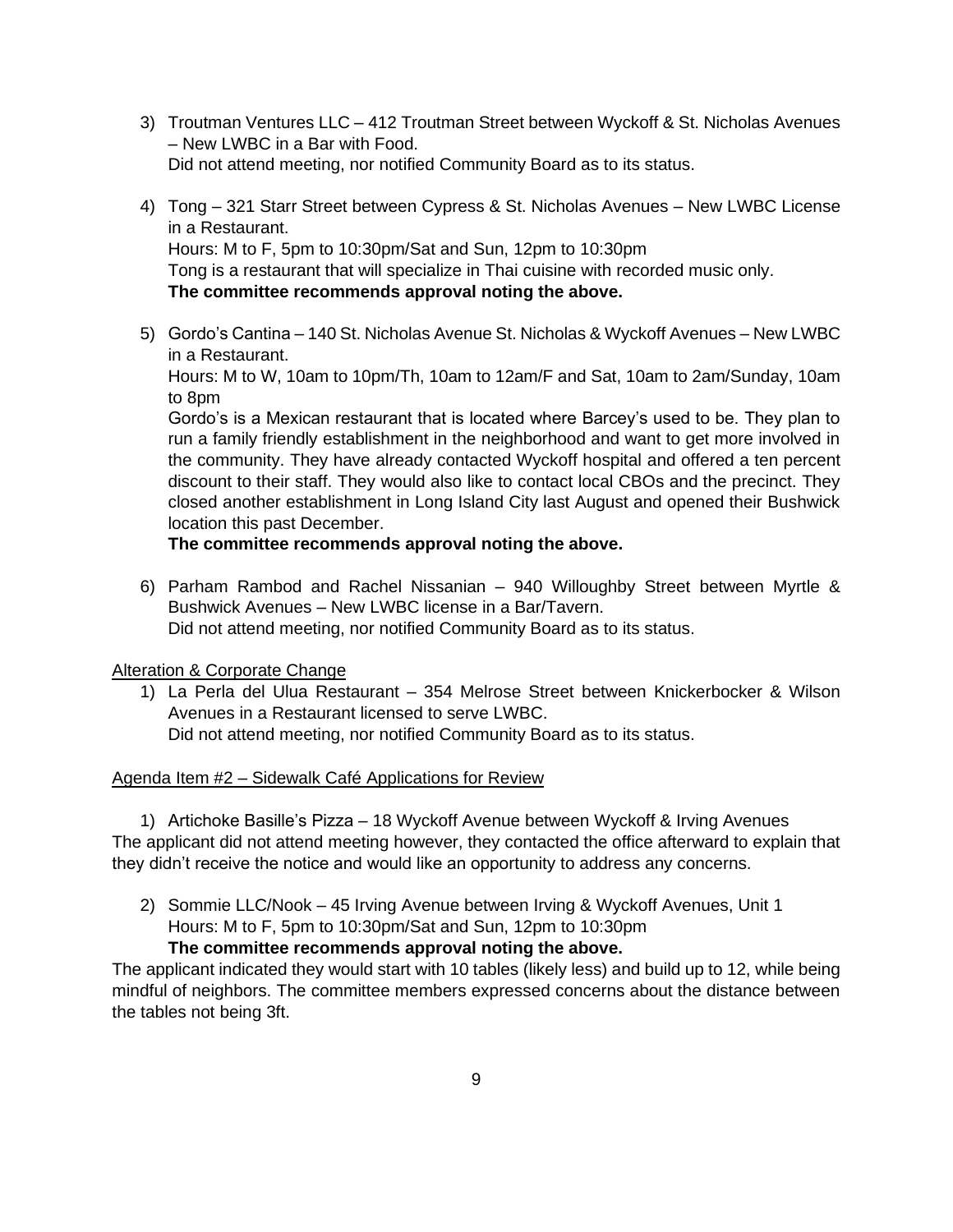3) Carmelos – 1544 Dekalb Renewal of LWBC license. They currently serve alcohol past midnight on Sunday and want to continue to do so. They had a list of complaints from the NYPD however, the precinct ultimately recommended approval for a 30-day notice waiver. The owner said it's coming from across the street from young skaters. D. Davi – Carmelo's is very loud I walk by there and a lot of people loiter outside. The applicant did not agree to the stipulation of no alcohol past midnight on Sunday.  **The committee doesn't support the renewal.** 

## Sidewalk Café Application

Bushido Restaurant Company LLC – 321 Starr Street – New Unenclosed Sidewalk Café application. The foot clinic next to the restaurant complained about the café impeding their door. Jamie Wiseman recused himself as he is the owner of the property and restaurant. One table was removed, although it's still legal on the application. The resolution is documented. Austen Martinez is going to check.

**The committee recommended approval.**

## **January Recommendations**

Mr. Jamie Wiseman recused himself from the recommendation for Tong, citing that he is the owner of the property.

D. Davi – asked about scheduling the next meeting. The committee tentatively scheduled the next meeting for Tuesday, February 11, 2020 at 6pm in the board's office.

For the full report, please contact the Community Board office at [BK04@cb.nyc.gov](mailto:BK04@cb.nyc.gov) 

### **Housing and Land Use (HLU),** Committee Chairperson, Ms. Martha Brown

Meeting: Wednesday, February 8, 2020. 1420 Bushwick Avenue, Suite 370, Brooklyn, NY 11207-1422

Members in Attendance: Martha Brown, Freddy Fowler, Brigette Blood, Joshua Brown, Anne Guiney, Felix Ceballos, Louisa Chan, Kristen Jock, Desmonde Monroe, Michelle Hilliard, Jose R. Guzman and James Wiseman.

Others in Attendance: Robert Camacho, Community Board 4 Chairperson; Celestina Leon, Community Board 4 District Manager; Justin Stern, Manatus Development Group; Erik Ekstein, Skyline Construction; Richard Lobel, Sheldon PC; Andrew Ramos, Resident; Samy Nemir, CB 4 Board Member

Ms. Brown called the meeting to order at 6:06pm and read the description of the first agenda item before introducing Mr. Lobel.

# **1) Richard Lobel, Applicant's Representative, Sheldon Lobel, P.C. – 1389 Broadway FRESH application**

It is a DCP FRESH certification application. Certifications are administrative actions. They are referred to the community board as courtesy referral. The community board issues their opinion to the Department of City Planning and a decision is made by the Chair.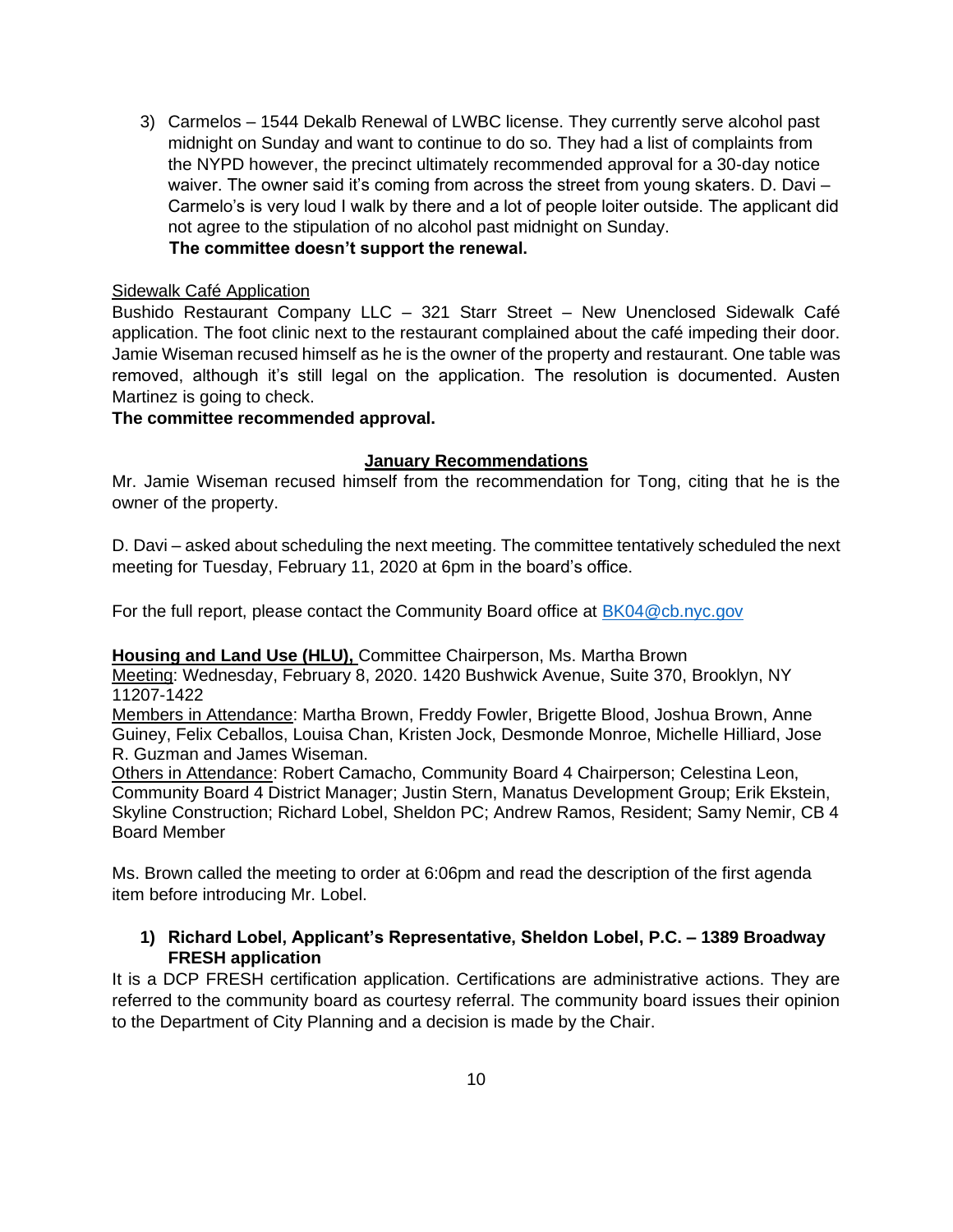By way of background it's located on Broadway between Woodbine and Palmetto. They are also the owners of Broadway Pioneer supermarket. The zoning of the site is R6/C1-3. That permits a pretty robust building with a FAR over 4. There are no waivers pursuant to this application. Often, we will come for a BSA variance for height, yards. This application allows the developer to reallocate development area because they are providing a FRESH food store. When DCP initiated this program, it was important to get fruit, produce, meat to local communities. They said to the owners if you provide those stores, we're going to allow you to reallocate floors to the upper levels. That's what we're doing here. The red-hatched area is loft. 144 ft frontage on Woodbine, 200ft on Broadway, 90 ft on Palmetto. The entire lot is roughly 24,000 sq. ft.

Broadway does not have a lot of supermarkets.

This is a land use map. Along Broadway is a dense commercial corridor. C1 allows commercial uses. C4 allows more robust commercial uses. The grocery store is within the context of a C1-3. The site front is on Broadway.

The developers will come before the board at a later meeting perhaps in February.

Joshua or Celeste will inform you about the Stanley project.

Ms. Leon: This is a fresh food store application which is different from a land-use application. They are not requesting to change the land use, they are simply asking to reallocate the square footage of that fresh food store to the  $6<sup>th</sup>$  or  $7<sup>th</sup>$  stories. The board has 45 days to review this application. The reason why the HLU committee met last Wednesday is they would have missed the deadline if we would have waiting until the end of this month.

The board should consider making a recommendation this evening, to make sure that we are in that 45-day period. However, we can still follow up with them to make sure that we have a public hearing for everyone to be aware of the project that they are pursuing.

Mr. Camacho made a recommendation to move old business up to recommendation and move recommendation down so that we can speak on housing and land use issues. Motion was made by Mr. Jamie Wiseman to move old business up and recommendations down. Motion was second by Martha Brown. All board members present were in favor.

#### **Old Business:** None

1) Drew Vanderburg, Project Manager, RiseBoro

Old Stanley application: Drew Vanderburg is from housing department at RiseBoro Community Partnership. Their presentation was made in December 2019. RiseBoro is developing a home ownership program and they are asking for the disposition of one city-owned lot, which is part of a larger cluster of homeownership buildings, 5 buildings in total. This is about 1 lot that HPD owns and we are building an 8-unit co-op building. The building will be located right next door to their existing property senior building on Moffat Gardens, on Moffat Street near Bushwick Avenue.

Because we are building more than 4 units on city-owned land the city must go through this technical process to get the permission to transfer this site to RiseBoro to develop. This is affordable homeownership units in the building are all 80% AMI, 95% AMI and 100% AMI. There is a regulatory agreement which requires minimum restrictions on the resale so that it stays affordable in the long-term low-oncome homeownership. The units will cooperatively owned units.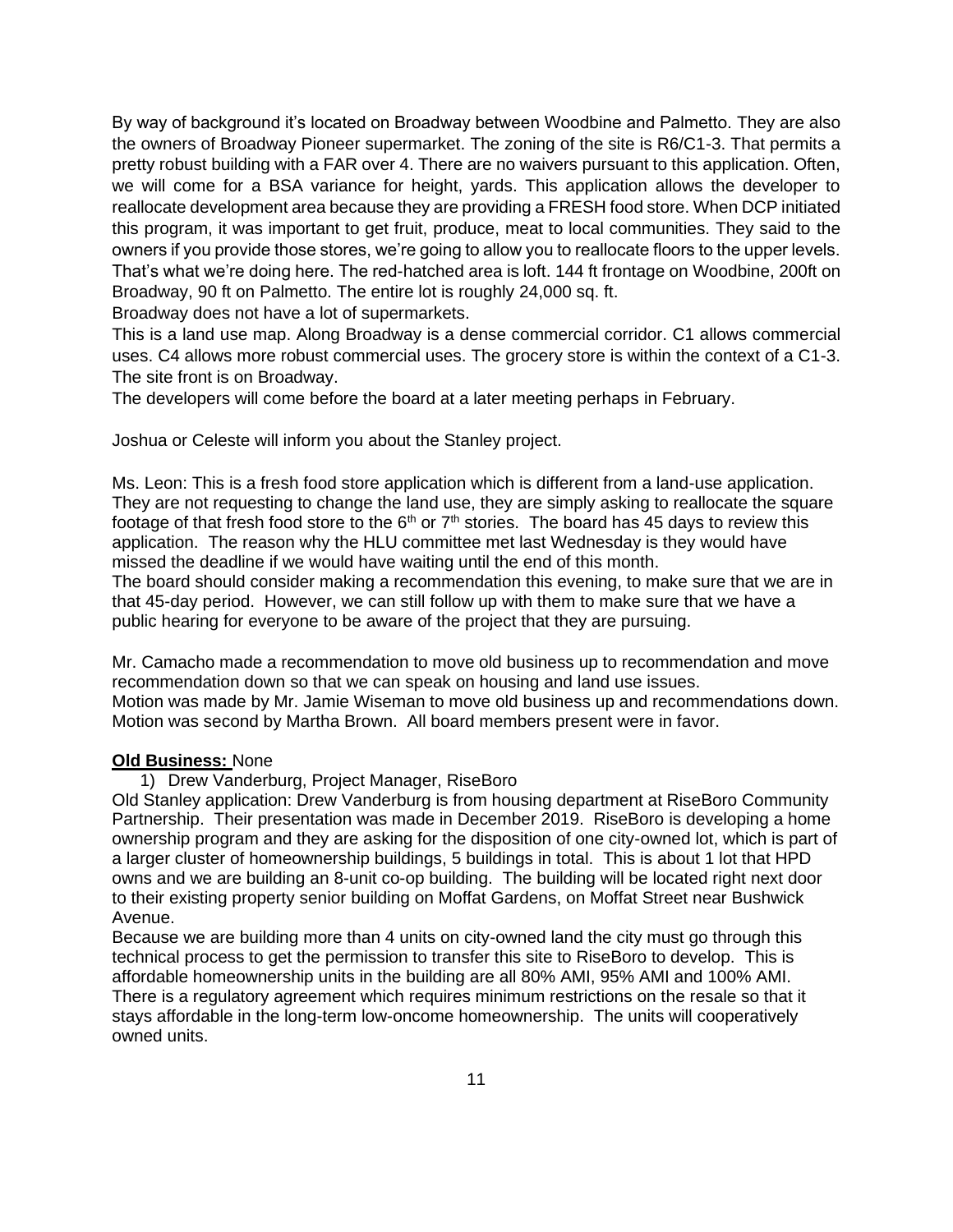Mr. Austen Martinez: What makes this affordable?

Mr. Drew Vanderburg: Affordable in this case is the 80 to 83% AMI, 95 & 100% AMI and that translates to sales price for one of these co-op units at the lowest is currently, the way the plan is designed \$203,000. That is affordable when you look at today's market. Mr. Martinez: This is for 1<sup>st</sup> time home buyers correct?

Mr. Vanderburg: Correct, and we provide first-time home buyers with home ownership training and they will be partnering with financial institutions, as well as with Riseboro to make sure that they can afford and keep the home.

To qualify for the \$203,000 unit, you would need to make an income of \$67,000 for a family of 4. If you wanted to get a unit at 100% AMI, the unit would be \$276,000 to about \$341,000 that would be for the largest unit you would need to have an income of \$111,000 for a family of 4. If your income was higher than \$111,000 or lower than \$67,000, you would not qualify. The site is 641 Chauncey Street.

Resident: With mortgage and high interest rates this is not going to be affordable for us and especial those of us who was hit in 2008…With a 95% AMI and 100% AMI this doesn't sound like this is for our neighborhood.

Mr. Vanderburg: This is a city owned program, and this is the city's best attempt to fight against the very insidious housing market forces. This is the city's attempt, however what you are bringing up is the reality.

RiseBoro has other projects for the very low-income residents. This project is more middleincome affordable homeownership.

Interest rates, we hope that those applying will get a good deal especially since it is going to be with the banks that are working with the project, but we do not know what the interest rates will be. Maintenance charges will be factored into the mortgage payments.

Mrs. Reyna –Dolin: The \$67,000, is there a way that the amount could be lowered? That amount is more for the high middle class.

Mr. Vanderburg: There might be a chance to lower it, however when we first presented it to the board the AMI was at 85% and it has now been lowered to \$80% AMI, so they have been working with us to lower it a little bit.

\$67,000 for a family of 4, perhaps there are two workers in the family, I don't know. We will keep working with them because RiseBoro is a non-profit and our goal is to provide affordable housing.

Resident: Why is this a necessary project for this area, when most of the people in this room say that they cannot afford it and when most of Bushwick is 30% below the poverty level? Mr. Vanderburg: RiseBoro has done a lot of projects in Bushwick and this project is just a small slice. This land is city owned land and the city is trying to meet the mayor's housing plan for the city, which is also based on a regional planning scheme, which does require some homeownership. The mayor wants people all over the city to be able to own a home. There are some people that live in Bushwick that make over \$67,000 in Bushwick. Land is few and this is what the mayor wants, for people to be able to own and stay living somewhere for a long time, so therefore this project came to Bushwick.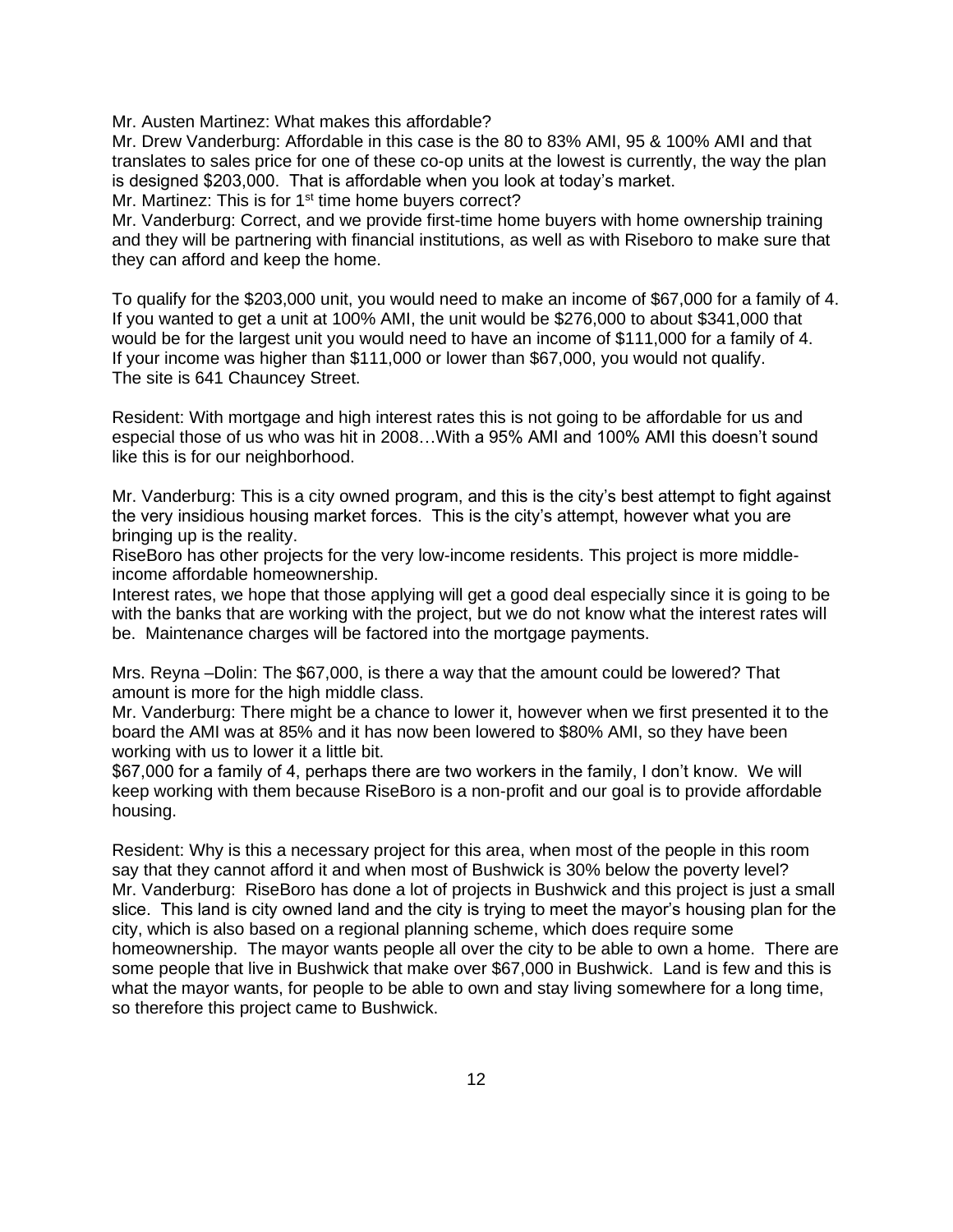Chairperson, Camacho: My neighbor has a \$1.3 million-dollar mortgage. The house is boarded up because he can't afford the construction or the permits costs. We must be realistic. Perhaps to own people can get grants, subsidies or loans.

Mr. Vanderburgh: 50% of the housing will go to the residents that live in Community Board 4. We have other projects that are coming up and I will make it my number one duty to make sure that this community board knows about it.

Ms. Brown thanked Mr. Vanderburg for coming to the Community Board and for answering the important questions.

2) District Manager, Mr. Leon: We have another establishment that was not able to attend the Permits and Licenses Committee meeting. I would like the owner from Artichokes Basil's to introduce himself and to say a few words of what they are trying to do there.

Randy Pelham with Artichoke Rizzoli's Pizza. We have been in Bushwick for about 3 <sup>1</sup>/<sub>2</sub> year now and we are here regarding the renewal of our sidewalk permit café which hold 10 tables and 20 seats.

Anne Guiney, 2<sup>nd</sup> Vice Chairperson: What are the hours? Does the sidewalk café stay open as long as the restaurant or does it close earlier?

Mr. Perham: Hours for the sidewalk café are from 11am to 11pm.

Barbara Smith: How many seats do you have inside?

Mr. Perham: We have 40 seats upstairs and downstairs.

Ms. Smith: When it rains those who are outside will come inside?

Mr. Perham: Correct, hopefully. (smiling)

Ms. Smith: What is the limit? What is on your paperwork?

Mr. Perham: I believe 85 is the occupancy inside, I am not 100% sure of that. We have rails along the inside the establishment that people can just grab a slice of pizza and go and a full bar, so there is seating at the bar as well.

I have a full marquee outside that is pretty bright at night.

#### **Recommendations:**

District Manager: We have pending recommendations for both the Permits and Licenses Committee and Housing and land Use.

1) PLC: There were several that did not attend the meeting. These are not included in the recommendation:

From January's report - Farewell LLC, 143 Troutman Street; Troutman Ventures LLC, 412 Troutman Street; Parham Rambod & Rachel Nissanian, 940 Willoughby Avenue;

From December's report – As a reminder Carmelo's at 1544 DeKalb Avenue the recommendations were not to support the renewal.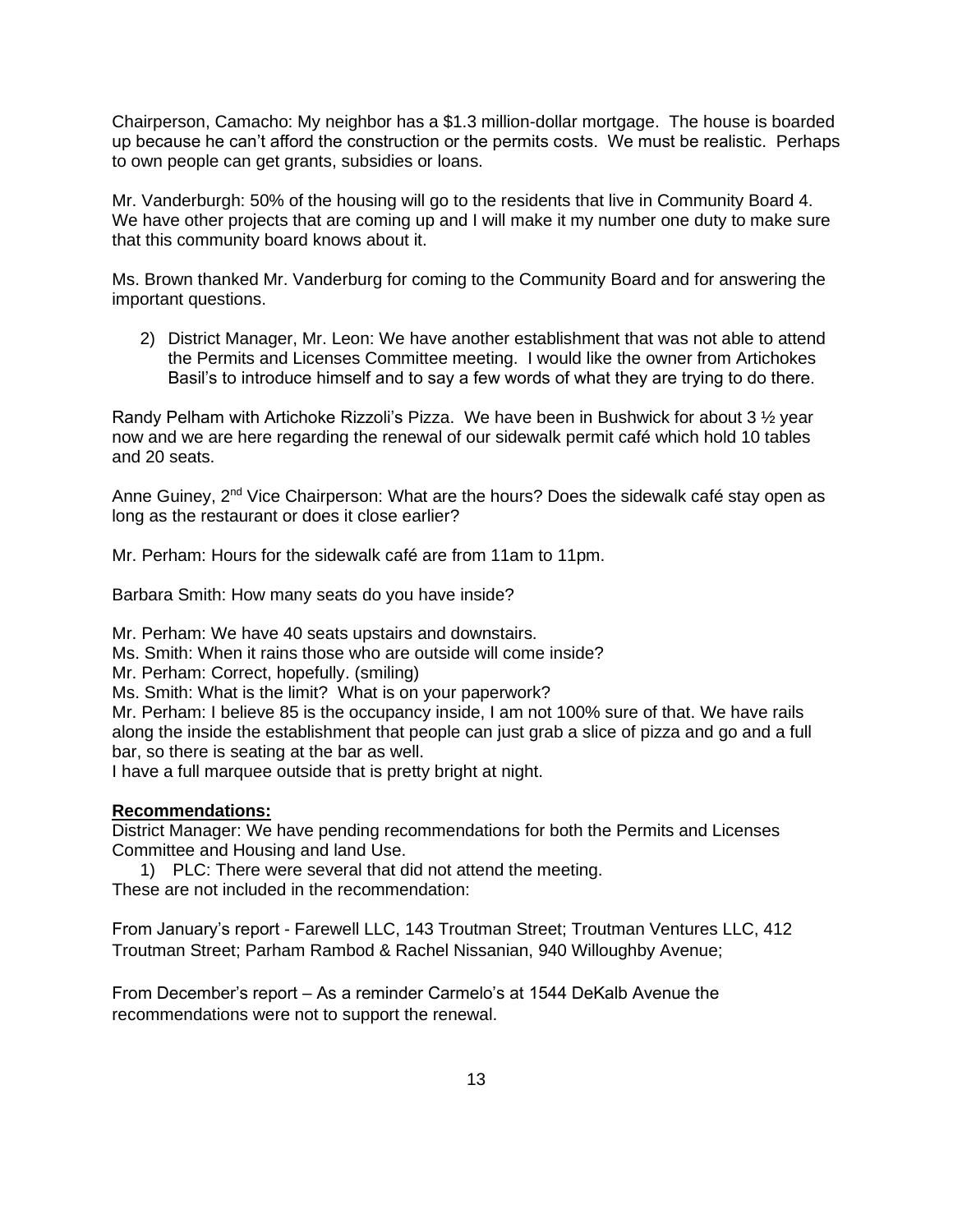Mr. James Wiseman recuse himself from all recommendations from 321 Starr Street as he is the owner of the property.

Ms. Anne Guiney made a recommendation to accept the PLC committee recommendations. Mr. Austen Martinez second the motion. All board members present were in favor. Motion moved.

Mr. Wiseman recused from the specific businesses involving 321 Starr Street.

2) HLU: Fresh Foods Application – Yes with the condition that the developer follow the MWBE guidelines and process required by the industrial and commercial

abatement program (ICAP) even though it is not subject to those requirements, include familysized units (three bedrooms) instead of just one or two bedrooms, engage with CB4 on hiring and training, accept all food subsidy programs, such as EBT and WIC, an intent to market to seniors, and explore deeper affordability.

Mr. James Wiseman made the motion to accept the HLU Committee's recommendation and the motion was second by Mr. Freddy Fowler. All board members present were in favor. Mr. Raul Rubio abstains. Motion moved.

3) HPD, RiseBoro recommendation: Yes, with the condition of a response to question #14 and providing resources to bridge the gap between HomeFirst and AMI level eligibility, and a commitment to market locally regardless of the result of the lawsuit. Commitment to permanent affordability.

Mr. Joshua Brown made a motion to except the HLU Committee's recommendation. The motion was second by Ms. Annette Spellen. All board members present were in favor. Mr. Raul Rubio abstains. Motion moved.

#### **New Business:**

Ms. Joena Bennett: We have a lot of new businesses moving into Bushwick saying that the love Bushwick, how they are committed to Bushwick and they want to support Bushwick and they want our support. I think it would be a nice idea if the community board provide that athletic group with a list of all these new businesses that say that they want to support Bushwick so that the youths can appeal to these new businesses for support for uniforms, equipment or whatever. We can give them the list, addresses and contact names of people they can ask to help these teens in Bushwick.

Anne Guiney: May I add on to that. Maybe the Economic Development Committee could look through our notes over the last year and the permits and licensing all of the people, we have that data in our meeting minutes, and we could pull it together and create an excel document or whatever form it takes. We should be able to gather it up, it shouldn't be that hard to do.

James Wiseman: Give me the list, it is good for those businesses, to sponsor those teams. It helps them out. Give me the list.

Mr. Camacho: We will work on the list and we will make sure that we get it to you. Maybe we can sponsor a basketball league or something. Thank you.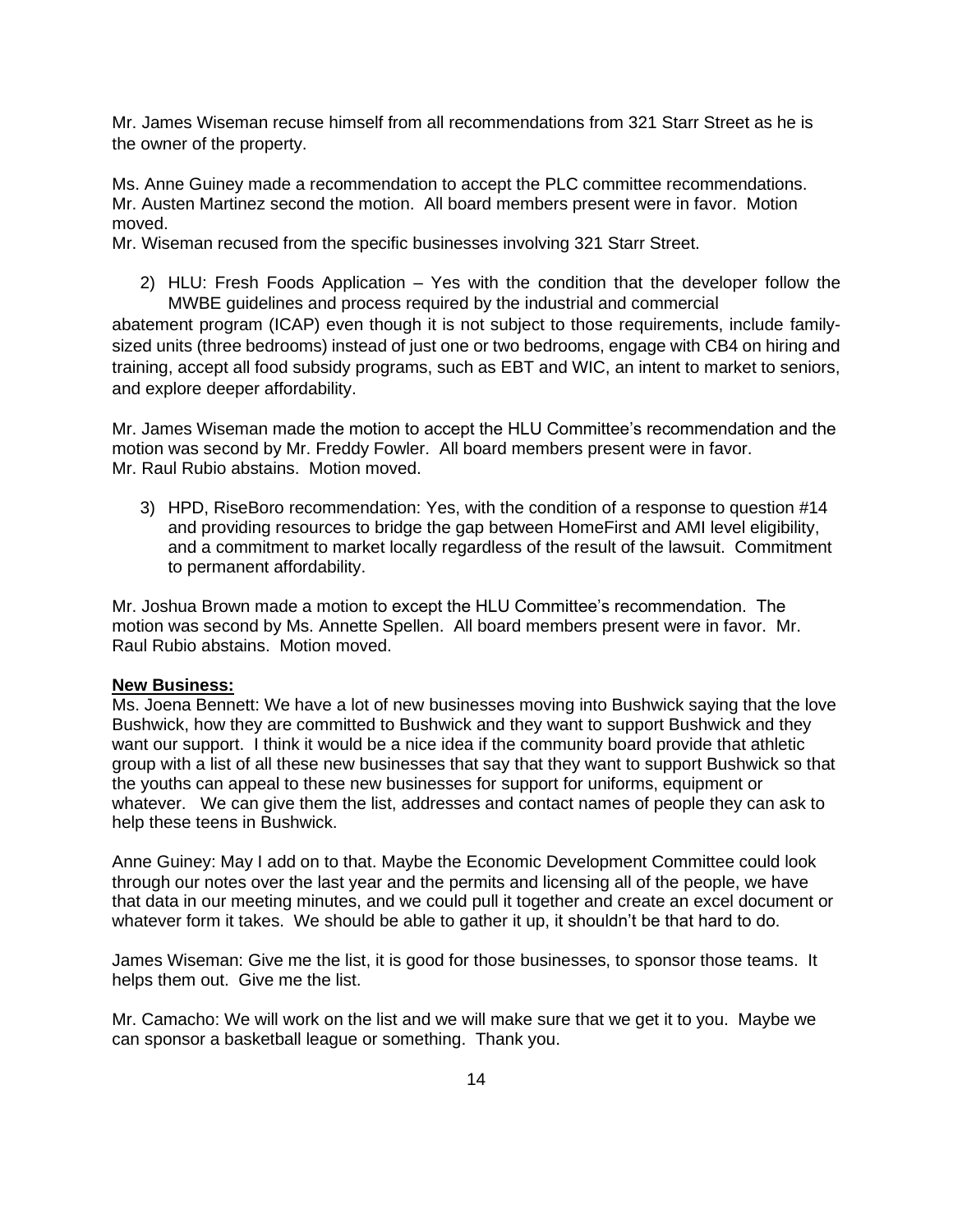Motion made by Ms. Annette Spellen and second by Ms. Barbara Smith. All members present were in favor. Motion moved.

Ms. Barbara Smith: Some of these businesses do give back. For example, the House of Yes gave \$500 toward her toy drive.

It is not always known. Maybe that is something that can be put in our newsletter. I go around and I ask, and I get from some of the businesses. A lot of the businesses support the 83<sup>rd</sup> Precinct Community Council.

#### **Announcements:**

Mr. Camacho: The Office of Senator Julia Salazar for Property Tax Assessment Workshop for Bushwick Homeowners. With the Dept. of Finance and Community Board 4. DeKalb Library, 790 Bushwick Avenue, Saturday, February 8<sup>th</sup> at 11am to 1pm.

Census 101: What you need to know. Everyone counts, It is about fair representation, It is in the constitution, it is about redistricting, it is about \$575 billion and taking part is your civic duty.

Congresswoman Nydia Velazquez: Census 2020 Job Fair

- Flexible hours
- Paid training
- Part-time & full-time positions
- Excellent pay up to \$25.00 per hour

Date: February 10<sup>th</sup> Time: 4pm to 7pm, location: P.S. 7, 858 Jamaica Avenue, Brooklyn, NY

Brooklyn District Attorney Eric Gonzalez: Join us for a Town Hall on Deed Fraud, Tuesday, February 11, 2020, 6pm to 8pm. RSVP to [communityaffairs@brooklynda.org](mailto:communityaffairs@brooklynda.org) or call 718-250- 3888

Assemblywoman Maritza Davila, NALEO Educational Fund in collaboration with Councilmember Antonio Reynoso and hosted by Riseboro Community Partnership invite you to a Community Stakeholders Informational Luncheon. 87 Melrose Street, Brooklyn, NY 11206. Friday, January 17, 2020, 12noon to 2pm. For more information or to RSVP please call 718-443-1205

Mary – AHRC New York City provide services for person with developmental and intellectual disabilities and their families. Join Us! 522 Bushwick Avenue, Brooklyn, NY, January 20, 2020, 10am to 2pm. MLK Day. This is an opportunity to help those in need, give back to the community and get involve with other organizations working to make a difference.

Jonathan Pomboza, Representing Brooklyn District Attorney, Eric Gonzalez – Nan Blackshear, Community Affairs Director, Representing Brooklyn Borough President - Applications for CB reappointments and new appointments are available on the website. [www.Brooklyn-USA.org](http://www.brooklyn-usa.org/)

Borough President just announced opening the application for Fiscal Year 2021 Capital Budget process. He has awarded more than \$340 million to capital projects borough-wide that was for fiscal year 2020. He will now be looking for all other organizations to come to his office to apply. More information is available on the website. The deadline is February 12, 2020.